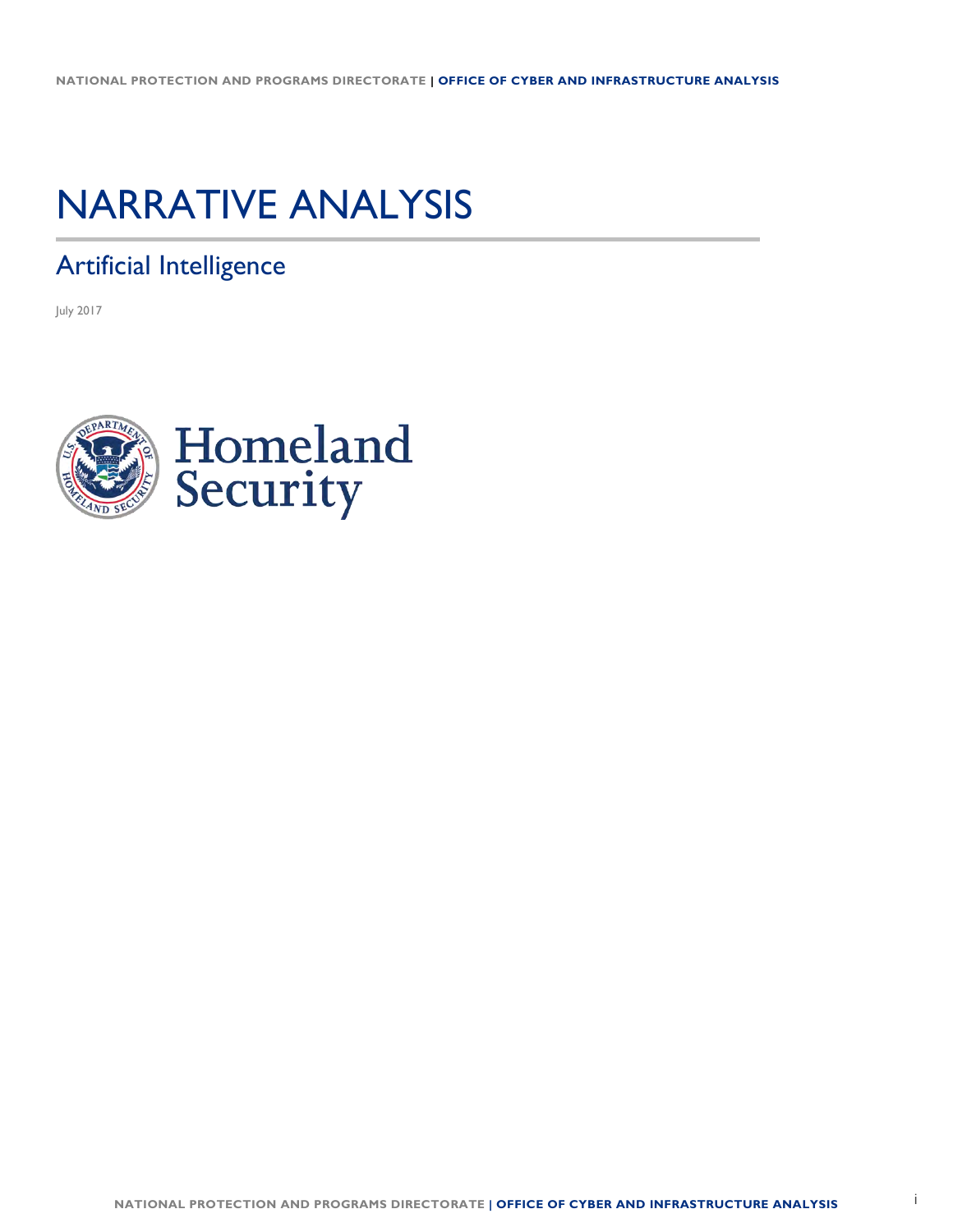This page is intentionally left blank.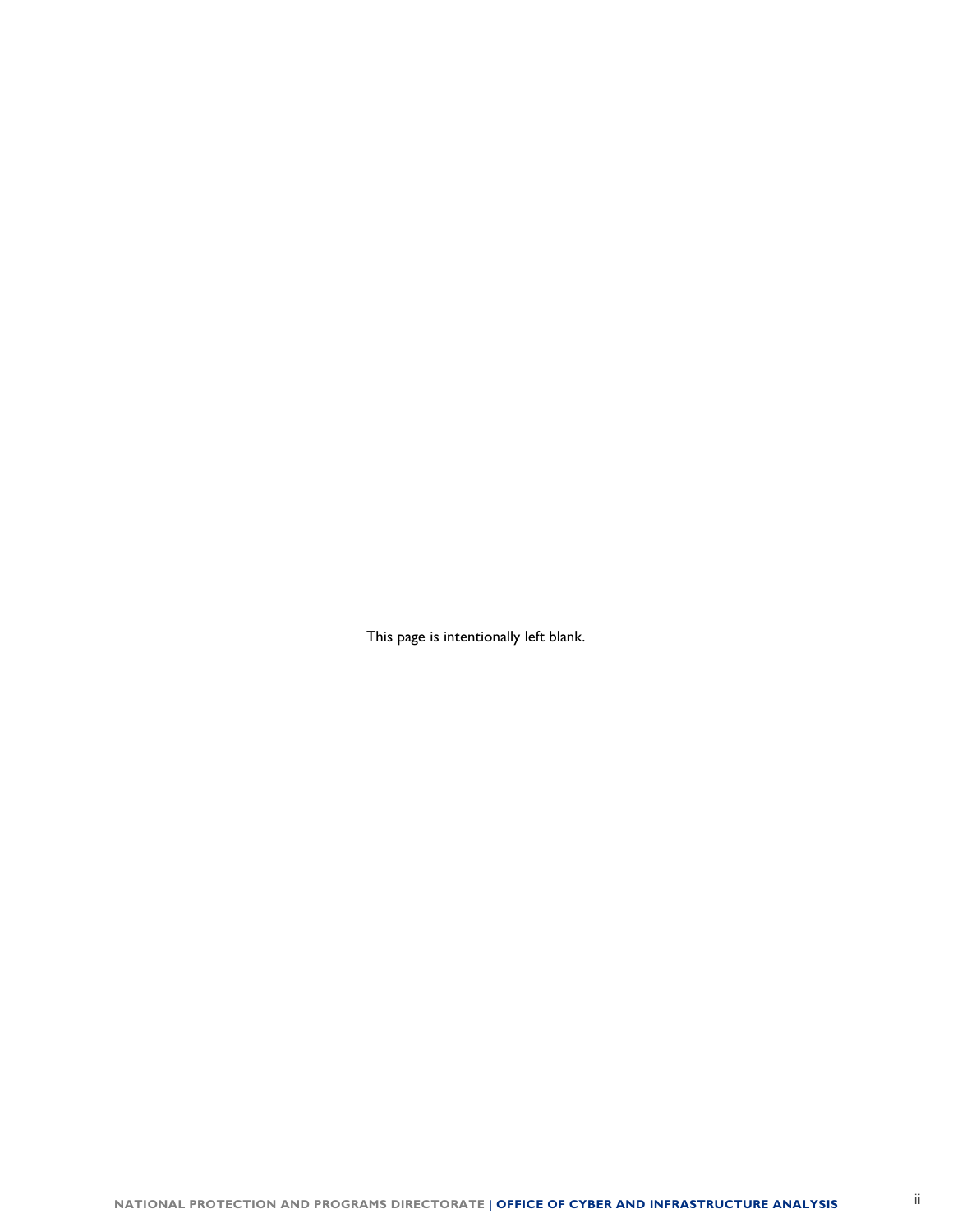# NARRATIVE ANALYSIS RESEARCH PAPER

# Artificial Intelligence

#### **Executive Summary**

Artificial Intelligence (AI) is an emerging risk that will affect critical infrastructure (CI) as it becomes common throughout the United States. The purpose of this research paper is to analyze the narratives about AI to understand the prominence of perceived key benefits and threats from AI adoption and the resulting implications for infrastructure security and resilience. Narratives are strongly held beliefs, and understanding them will help decision makers mitigate potential consequences before they become significant problems.

# Key Findings

- A majority of the overall conversation focuses on positive effects for business and society reflecting widespread acceptance and enthusiasm for AI adoption rather than ethical, security, or other concerns.
- Trends reveal increasing emphasis on advancing AI and concerns about the unemployment consequences, as well as declining focus on safety hazards and existing hurdles.
- Major tech companies (e.g., Google, Microsoft) have a significant and mostly positive presence, whereas government has a minimal and often negative presence.
- Four risks to get ahead of are mass job displacement, privacy concerns, lack of awareness of technological limitations, and safety and ethical shortcomings.

# Anticipated Benefits From Artificial Intelligence Driving Adoption

- **Improvement of Operations and Services in All Sectors:** AI is expected to enhance the functioning and efficiency of goods and services across all Sectors, but the Sectors most commonly mentioned in the narratives are Healthcare and Public Health, Transportation Systems, Financial Services, and the Government Facilities Subsector. At the same time, open-source collaboration in the private sector is furthering innovation to develop more advanced AI capabilities.
- **Efficiencies for Companies and Better Business Intelligence:** AI generates widespread benefits for business operations, such as automating tasks and enabling access to more information including unprecedented capability to process that data—allowing for more accurate business intelligence and evidence-based decision making.

# Risks From Future Adoption and Implications for Critical Infrastructure **Protection**

- **Mass Unemployment:** As AI is integrated into every sector, job displacement will grow, potentially precipitating social unrest and security challenges, as well as a decline in tax revenue.
- **Vulnerability of Data Privacy:** AI adoption will enable the collection of a growing amount of personal data, from web traffic to facial and voice recognition data, which will be vulnerable to hacking. Public concern over the government's collection of this data could also lead to backlash over government use of AI, especially biometric technology, and inhibit security solutions.
- **Overestimation of AI Capabilities:** Increasing competition to get products to market might cause companies to overlook building robust security into AI technologies, and insecure products could be deployed in CI sectors. AI products may also have limitations, but if users are unaware of those limits, they might not exercise appropriate human oversight. That could lead to safety threats and service disruptions if technologies malfunction.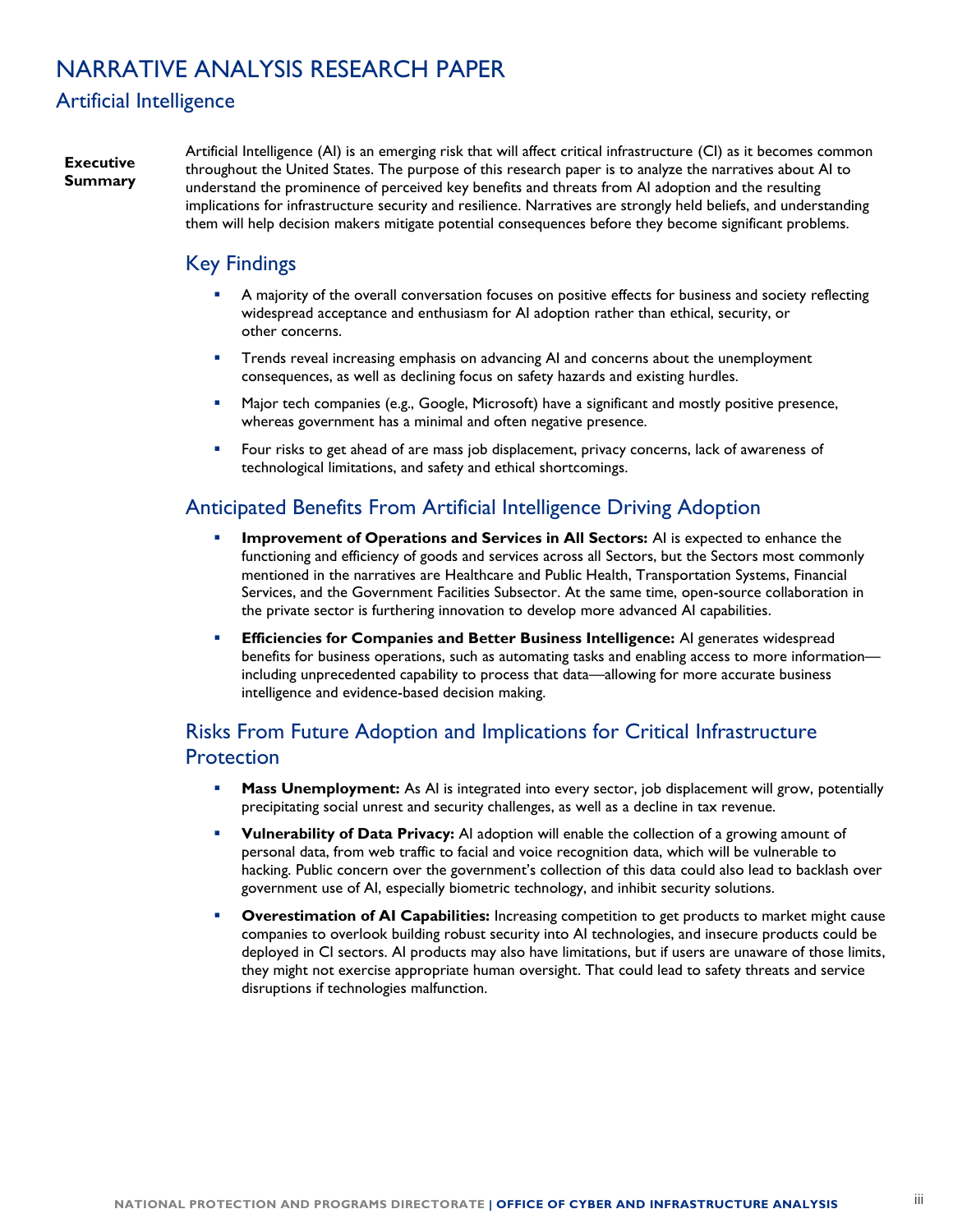**Susceptibility to Manipulation and Infliction of Harm:** Robots lack human and moral intelligence and might make harmful decisions on their own or be manipulated to make such decisions. Malicious actors and adversaries could co-opt AI products to launch cyber or physical attacks on infrastructure and could leverage open-source releases to develop their own AI capabilities or to infiltrate CI systems that also use open-source tools.

# Opportunities To Mitigate Risks

- **Plan for Resilience:** Use growing attention around job security to justify expanded public-private resiliency planning to mitigate mass unemployment and resulting consequences.
- **Advocate for Safeguards:** Encourage companies to improve protections against internal and external security breaches and to address data privacy and vulnerability gaps as part of their innovation and ethical research efforts.
- **Codify Best Practices:** Formulate and disseminate best practices for safe AI integration across sectors, acknowledging the technological limitations and the need for human oversight.
- **Advise on Regulation:** Highlight the role for government regulation in ensuring safe adoption of AI technology, using autonomous vehicle regulations as the example for other AI products.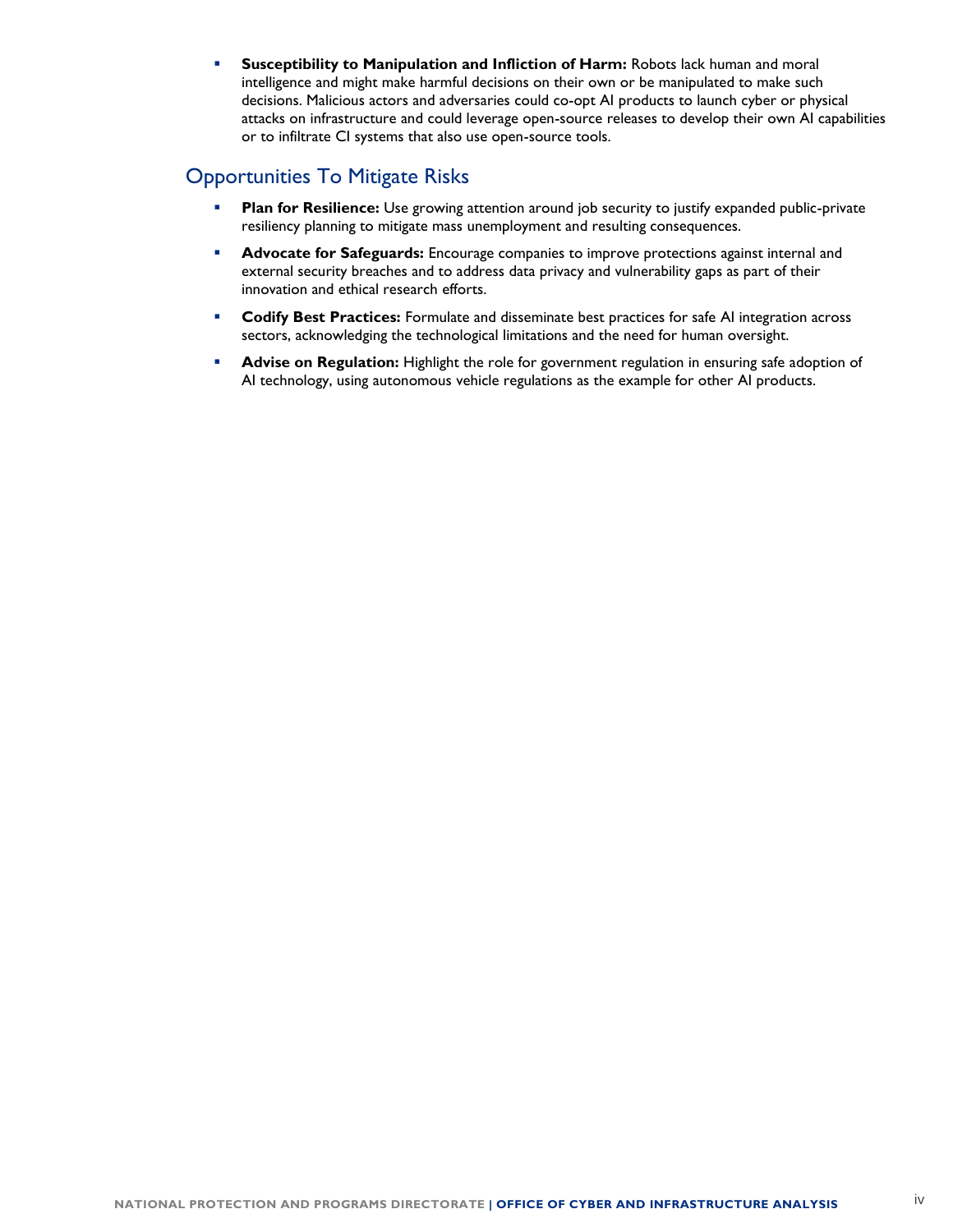# Contents

# **Figures**

# **Tables**

| Tahle I<br>$\_$ dontifiod<br>d Narratives and Their Importanc |  |
|---------------------------------------------------------------|--|
| T <sub>ab</sub> ln 2T <sub>a</sub><br>٬۵۸ ۱۸۵                 |  |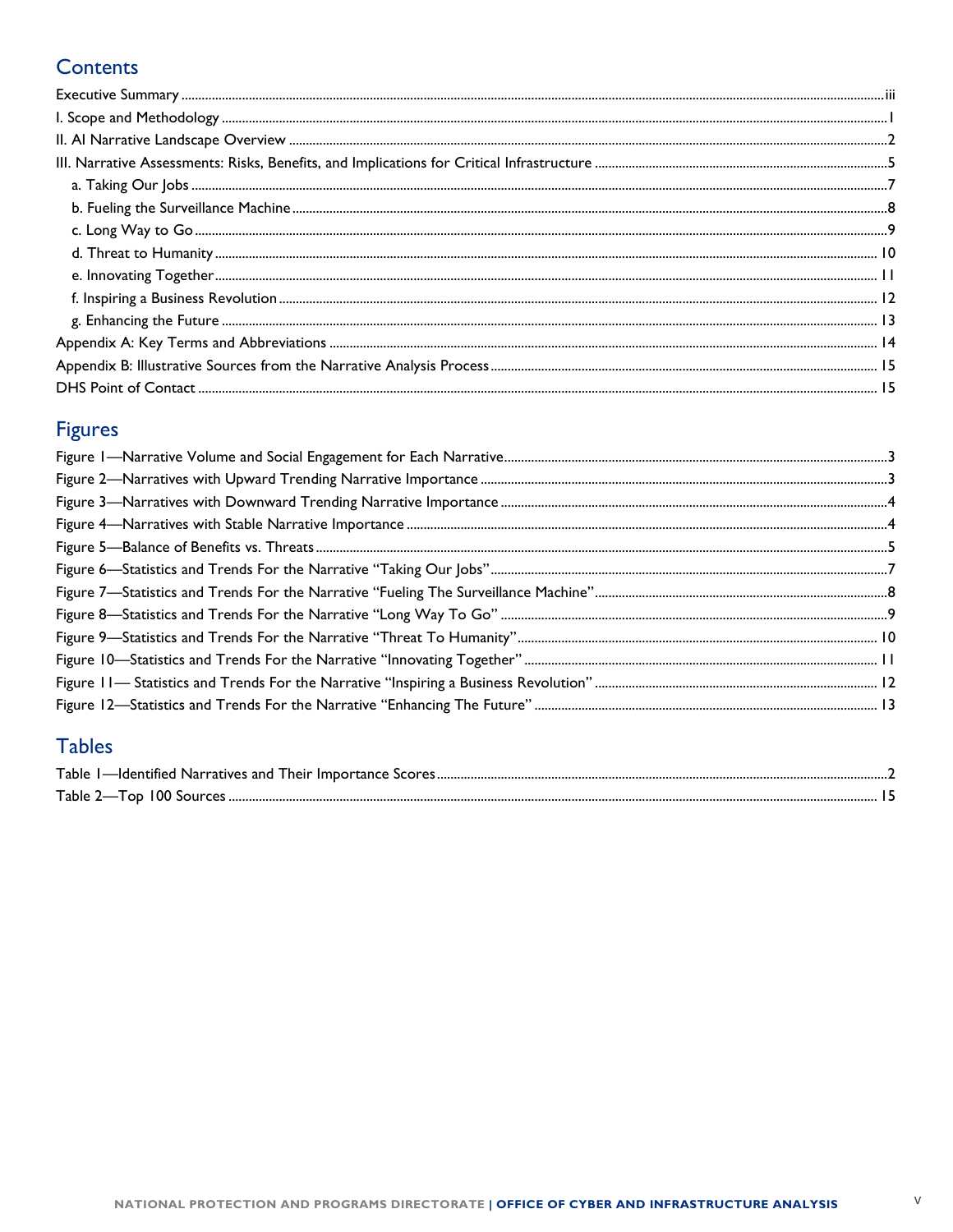# I. SCOPE AND METHODOLOGY

### **Scope**

This analysis includes the online, open-source, U.S. discourse about Artificial Intelligence (AI)—defined expansively for this study as any technology explicitly discussed as a form of AI (e.g., machine learning, robotics, deep learning, neural networks) $-$ from November 2015 through October 2016.

### **Objectives**

- Surface the full range of narratives about AI and quantify their prominence—or Narrative Importance—in the discourse
- Detect and quantify the change in Narrative Importance over time
- Measure and assess government, private sector, and topical associations with positive and negative narratives
- Identify key insights and implications for risks, benefits, and effect on infrastructure protection

### **Narrative Analysis Methodology**

In support of this effort, OCIA, in partnership with Monitor 360, collected more than 20,000 narrative-rich articles from more than 4,000 different traditional media and blog sources. Machine learning and natural language processing algorithms analyzed these articles to identify, measure, and analyze narratives. Appendix B contains a non-exhaustive, illustrative list of 100 sources than span traditional media and blogs (selected according to source prominence). Interviews with select subject matter experts also validated findings.

### **Key Metrics**

- **Narrative:** strongly held conscious and subconscious beliefs, attitudes, and assumptions that humans rely on to make sense of their world.
- **Narrative Importance Score:** measures the share of impact a narrative captures relative to the overall landscape. It is calculated on a scale of 0 to 7 based on narrative volume and social engagement. The Importance Score is sometimes presented as a percentage to show the relative importance of each narrative.
- **Narrative Volume:** measures the number of articles or posts expressing a narrative, weighted by source rank.
- **Social Engagement:** measures the amount of social interaction—through shares, likes, and comments across social media platforms—with the posts and articles expressing a given narrative.
- **Trend Analysis:** measures the monthly change in Narrative Importance during the period of analysis.
- **Acceleration:** measures the rate of change in a narrative's Importance Score during 1 year.
- **Sentiment:** measures the underlying language used to express each narrative on a scale of most negative to most positive.
- **Entity Analysis:** measures percentage of posts in a narrative that mention a given entity, such as a company, government agency, university, or key topic (including name variations, abbreviations, and synonyms of each).

<sup>&</sup>lt;sup>1</sup> See Appendix A for a broader list of illustrative technologies and respective definitions.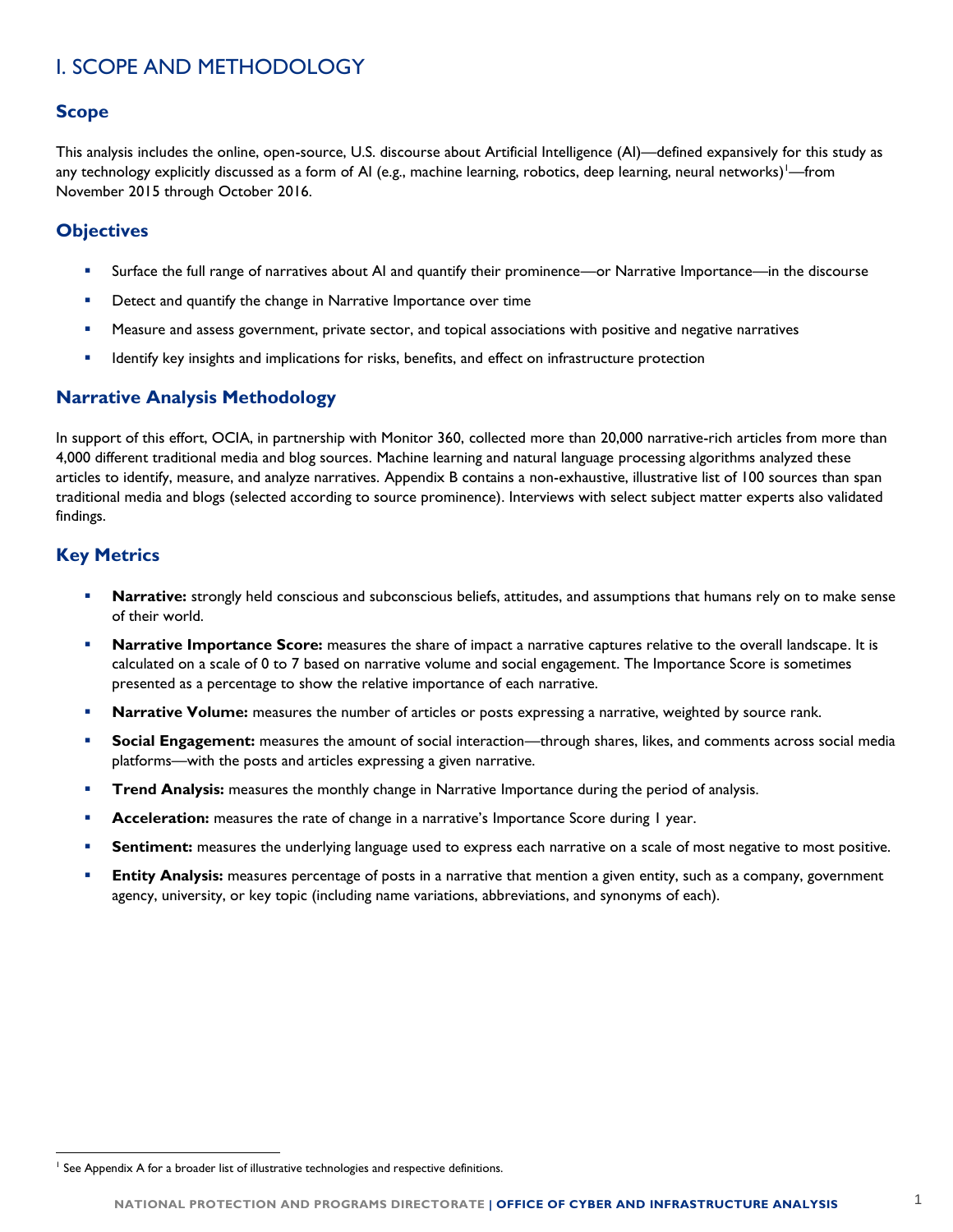# II. AI NARRATIVE LANDSCAPE OVERVIEW

## **Majority of Narrative Conversation Is Favorable Toward AI Adoption**

The two dominant narratives with the highest Importance Scores discuss the business efficiency and positive societal implications of AI. They are followed by several lower importance narratives that discuss threats to safety, the economy, and privacy rights, indicating that momentum around AI's potential overshadows concerns about the technology. See table 1 for a list of narratives and their Importance Scores. These narratives are described in the voice of the subscriber, and do not necessarily reflect views put forth by OCIA about AI.

| <b>NARRATIVE TITLE</b>                           | <b>IMPORTANCE</b><br>SCORE (%) | ABRIDGED NARRATIVE DESCRIPTION IN THE VOICE OF THE SUBSCRIBER                                                                                                                             |  |  |  |
|--------------------------------------------------|--------------------------------|-------------------------------------------------------------------------------------------------------------------------------------------------------------------------------------------|--|--|--|
| <b>Inspiring a Business</b><br><b>Revolution</b> | 32                             | In today's digital revolution, all businesses and employees must integrate AI and<br>transform their operations, or otherwise risk survival. Al isn't a choice, it's a<br>necessity.      |  |  |  |
| <b>Enhancing the Future</b>                      | 26                             | Al is changing every aspect of our society for the better. We must commit to<br>reimagining the possible and champion a future of working side-by-side with machines<br>and robots.       |  |  |  |
| <b>Innovating Together</b>                       | $\mathbf{H}$                   | We must keep pushing to develop AI to its fullest potential and further<br>scientific discovery.                                                                                          |  |  |  |
| <b>Threat to Humanity</b>                        | 10                             | Robots could kill mankind, and it is naive not to take the threat seriously. Companies<br>must self-regulate to protect everyone; technology should help-not hurt-us.                     |  |  |  |
| Long Way to Go                                   | 8                              | While AI has vast potential, there are still many problems to solve. We need to<br>critically analyze progress and limitations, and adjust expectations accordingly.                      |  |  |  |
| Fueling the<br><b>Surveillance Machine</b>       | 7                              | Al poses major threats to our privacy and civil liberties. We need to strictly regulate<br>Al technology that enables biometric and other data collection that compromises<br>our rights. |  |  |  |
| <b>Taking Our Jobs</b>                           | 6                              | The mass application of AI technologies across industries will gradually enfeeble<br>society, leaving us to deal with an unprecedented wave of structural unemployment.                   |  |  |  |
|                                                  |                                | <b>Benefit-Focused</b><br><b>■</b> Threat-Focused                                                                                                                                         |  |  |  |

#### TABLE 1—IDENTIFIED NARRATIVES AND THEIR IMPORTANCE SCORES

# **Threat-Focused Narratives Are Easily Triggered and Could Spread Quickly**

l

Lower impact threat narratives in the AI conversation make up a disproportionately high level of Social Engagement, since articles that play on fears often receive the most attention, suggesting that a marginal increase in volume could significantly increase the Narrative Importance. In contrast, the dominant narratives are characterized by high narrative volume, because they are often invoked in prolific coverage of new technology developments (figure 1).<sup>2</sup>

 $^2$  Narrative Volume measures number of articles or posts weighted by source rank; Social Engagement measures amount of social interaction with a narrative (shares, likes, comments).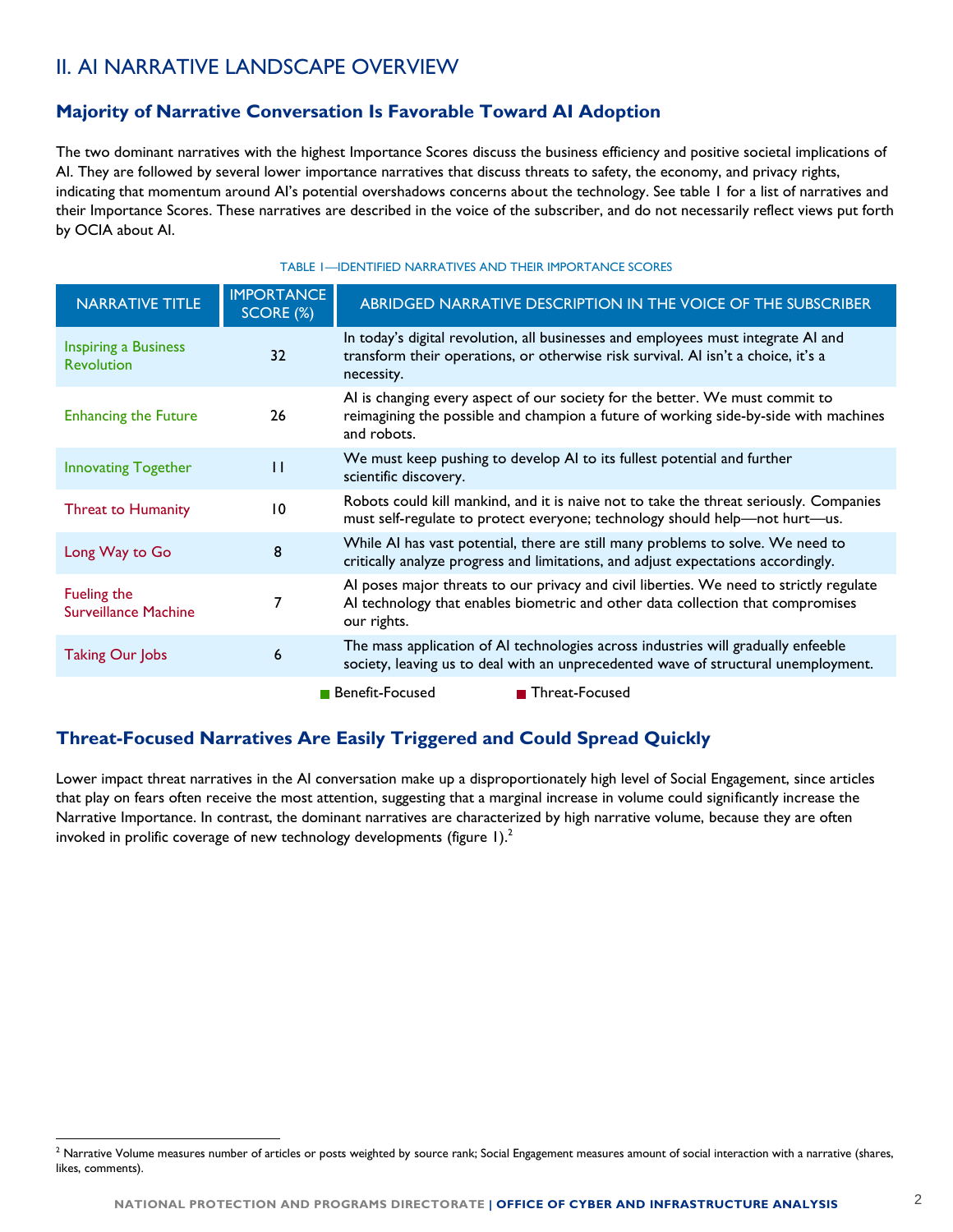

■ Benefit-Focused Threat-Focused<sup>3</sup>

# **Upward Trends Highlight Expanding Capabilities and Resulting Threats to Jobs**

Innovating Together and Taking Our Jobs increased slightly between November 2015 and October 2016, suggesting that as awareness of more advanced applications of AI increases, concerns about unemployment are also increasing (figure 2).



FIGURE 2—NARRATIVES WITH UPWARD TRENDING NARRATIVE IMPORTANCE

### **Downward Trends Indicate Declining Concerns about Risks Posed by AI**

Long Way to Go and Threat to Humanity decreased in prominence between November 2015 and October 2016, indicating that concerns about the limitations and public safety consequences are gradually declining as AI technologies advance and hit the market and the benefits are realized (figure 3).

<sup>&</sup>lt;sup>3</sup> These colors will be used throughout the paper to signify benefit-focused and threat-focused narratives.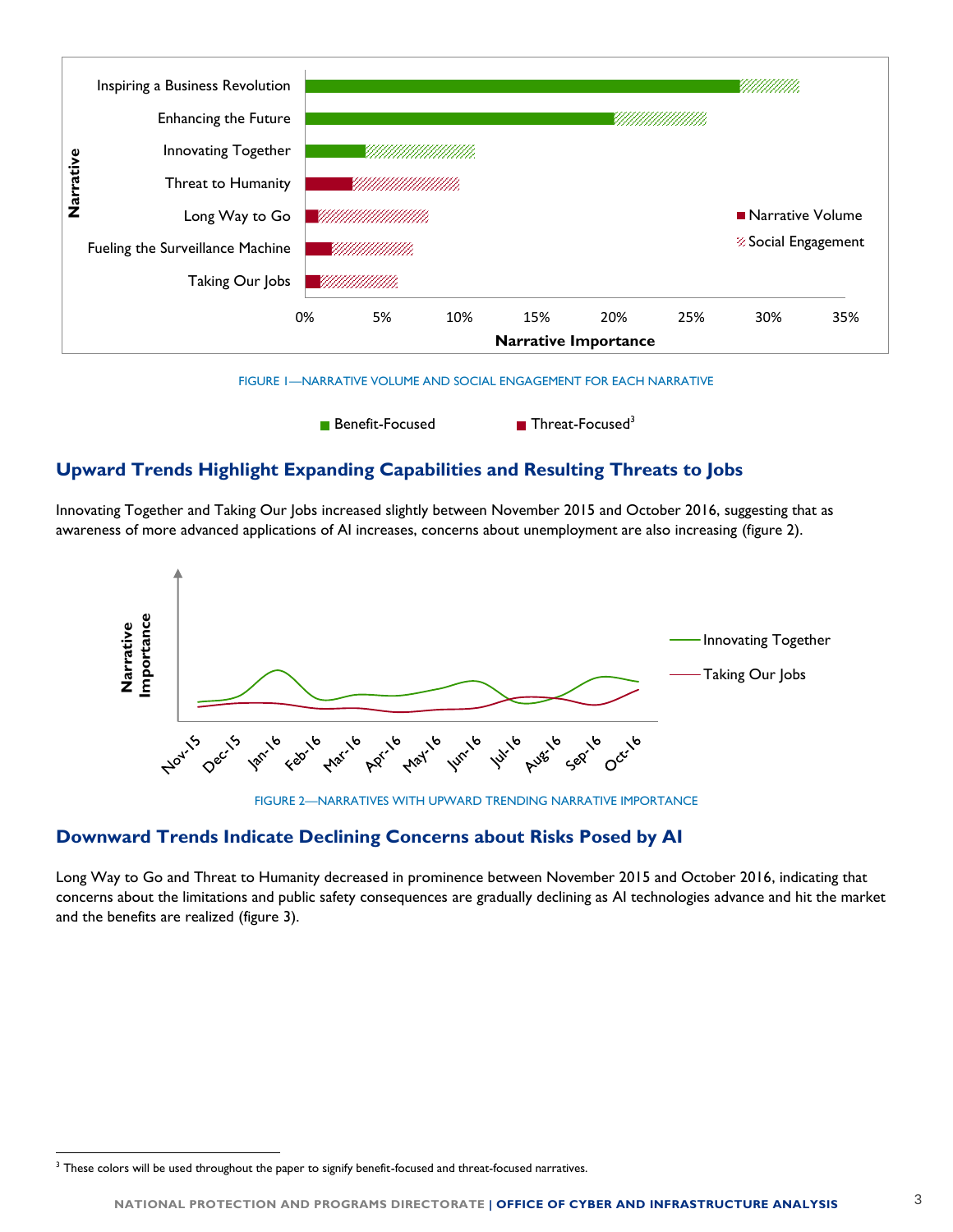

FIGURE 3—NARRATIVES WITH DOWNWARD TRENDING NARRATIVE IMPORTANCE

# **Stable Narratives Suggest Overall Conversation Will Remain Positive**

Enhancing the Future, Fueling the Surveillance Machine, and Inspiring a Business Revolution were stable in their prominence between November 2015 and October 2016 (figure 4).



FIGURE 4—NARRATIVES WITH STABLE NARRATIVE IMPORTANCE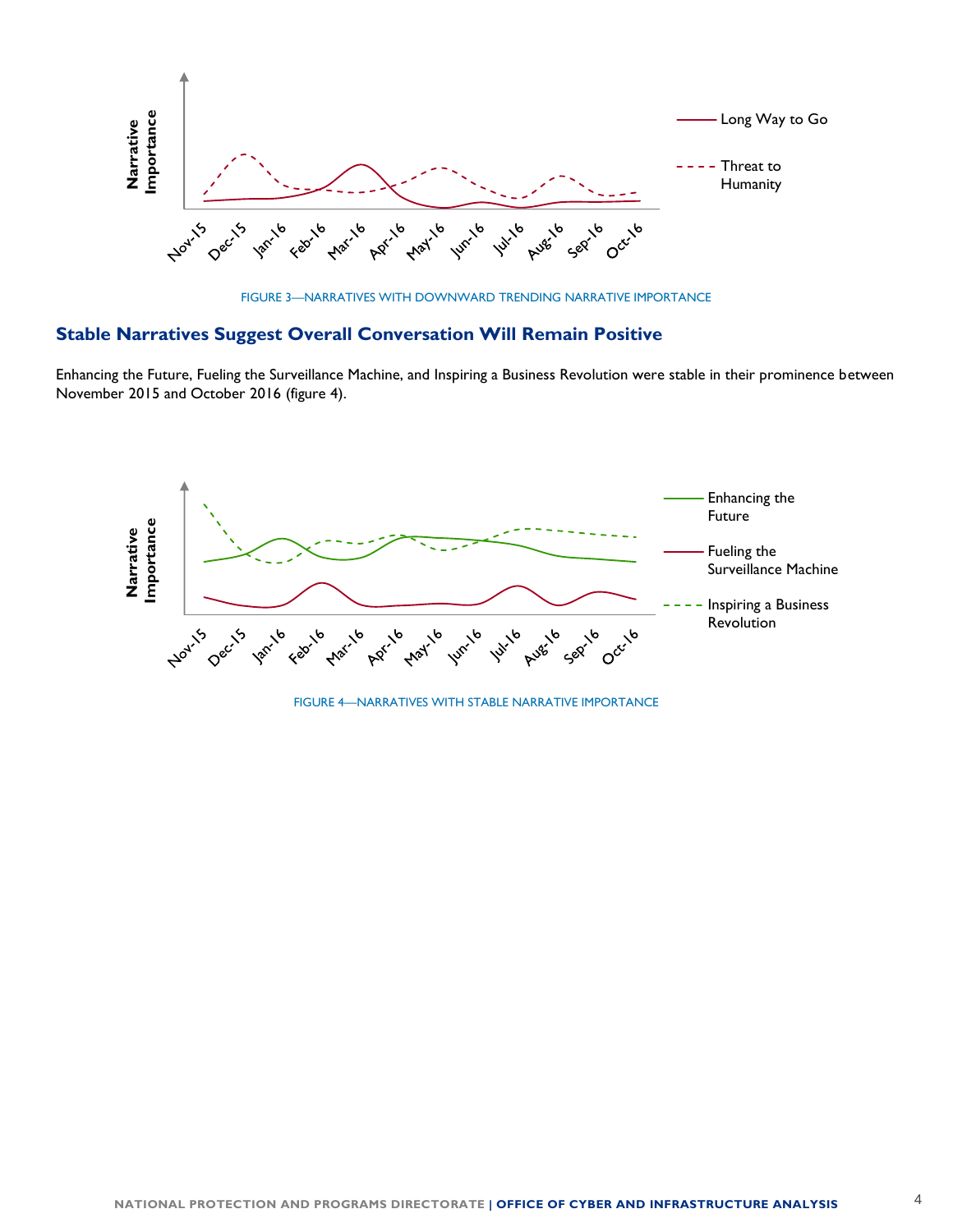# III. NARRATIVE ASSESSMENTS: RISKS, BENEFITS, AND IMPLICATIONS FOR CRITICAL INFRASTRUCTURE

### **Organizing Narratives Based on Their Implications for Risk**

It is useful to understand the relationship between a narrative's acceleration and its degree of focus on threats or benefits. It can reveal distinct groupings of narratives that can inform which threats to get ahead of, as well as major benefits that are likely to drive adoption. In this Narrative Analysis, the narratives are divided into four groups: Accelerating, Benefit-Focused; Accelerating, Threat-Focused; Decelerating, Threat-Focused; and Decelerating, Benefit-Focused (see figure 5). Those labels will be placed in the top, right hand corner of Narrative Analysis for each narrative.



#### FIGURE 5-BALANCE OF BENEFITS VS. THREATS<sup>4</sup>

**Accelerating, Threat-Focused** narratives that explore the economic and social risks from AI adoption are increasing in prominence (Taking Our Jobs). This indicates that an imminent need might exist to mitigate and get ahead of these risks, because discussion may continue to grow in the future. Also, within this category is a more stable narrative (Fueling the Surveillance Machine) that is important to address since this concern is very likely to persist as AI adoption continues.

**Decelerating, Threat-Focused** narratives consider the technological limitations and safety risks of AI adoption and are decreasing in prominence (Long Way to Go, Threat to Humanity). Though they are declining, it is critical to understand these concerns and assess the risks they pose to security, because they might be overlooked in the public domain.

**Decelerating, Benefit-Focused** narratives are decreasing in prominence but focus on the benefits to society of AI adoption. No narratives fit into this category.

<sup>4</sup> Placement on x-axis is determined by assessment of narrative description and sentiment score. Placement on y-axis is based on narrative acceleration—the rate of change over time. Narrative markers are sized according to respective Narrative Importance Scores.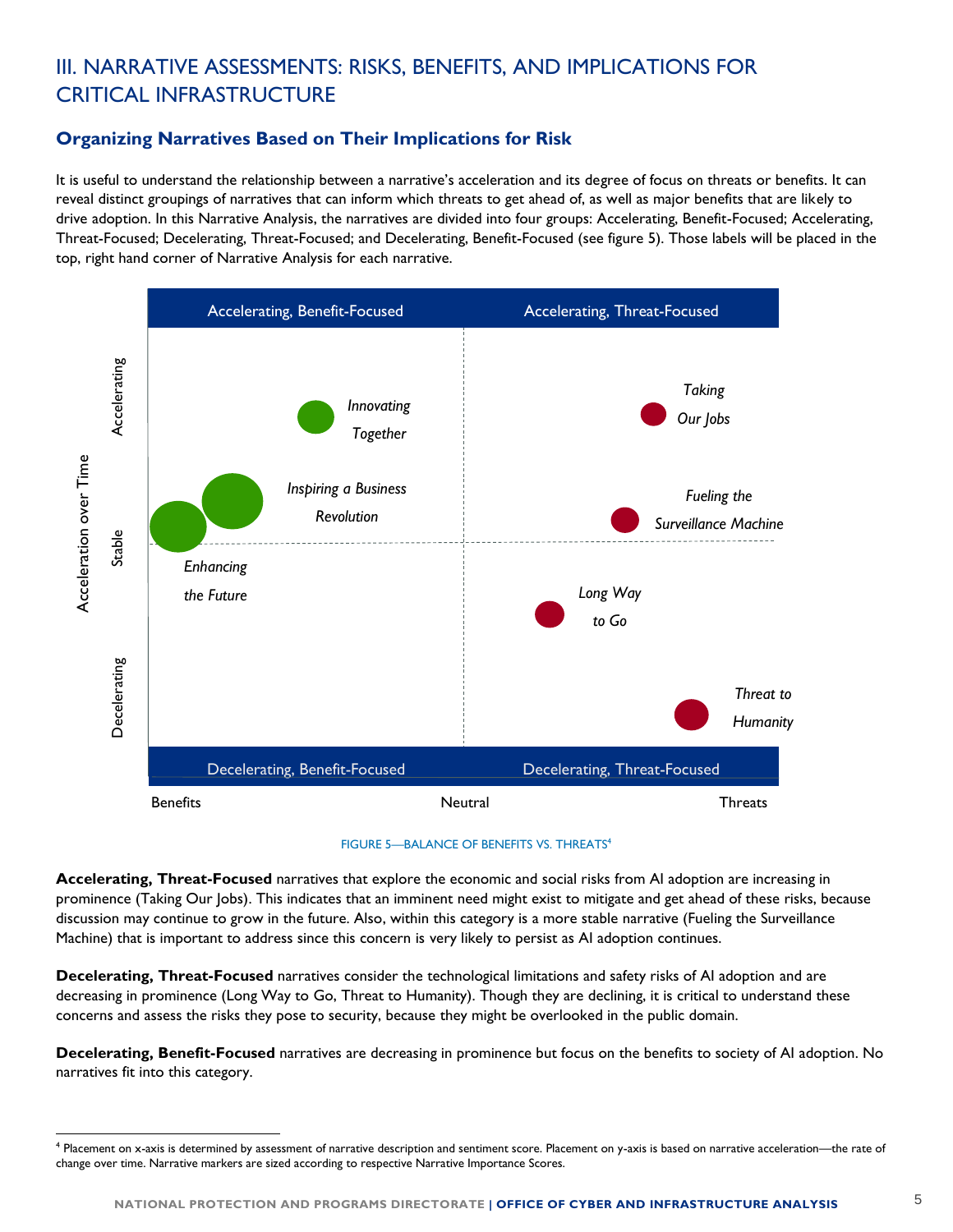**Accelerating, Benefit-Focused** narratives discuss the advantages of AI for businesses, consumers, academia, and the government, and are increasing in prominence (Innovating Together, Inspiring a Business Revolution, Enhancing the Future).

Section IV is made up of assessments for each Narrative, including highlights of benefits and risks, and takeaways to inform outreach. Figures 6 through 12 show statistics and trends for each Narrative, including:

- **Narrative Importance (top left):** shows what portion of the overall discussion is made up by this Narrative, and shows the percentages of the Narrative Importance composed by Narrative Volume and Social Engagement.
- **Sentiment (top right):** shows whether the Narrative is positive or negative, and provides some context regarding the tone of the Narrative.
- **Industry, Academia, and Government (upper middle):** shows the most commonly mentioned private, academic, and government organizations in the overall discussion; whether those organizations are discussed positively or negatively, and provides the percentage of articles from the overall discussion mentioning the organization.
- **Key Sectors and Top Technologies (lower middle):** shows the most commonly mentioned Sectors and technologies in the overall discussion and provides the percentage of articles from the overall discussion mentioning the Sector or technology. It also shows whether the technologies are discussed positively or negatively.
- **Trend Analysis (bottom):** shows how the Narrative Importance of the Narrative changed from November 2015 through October 2016.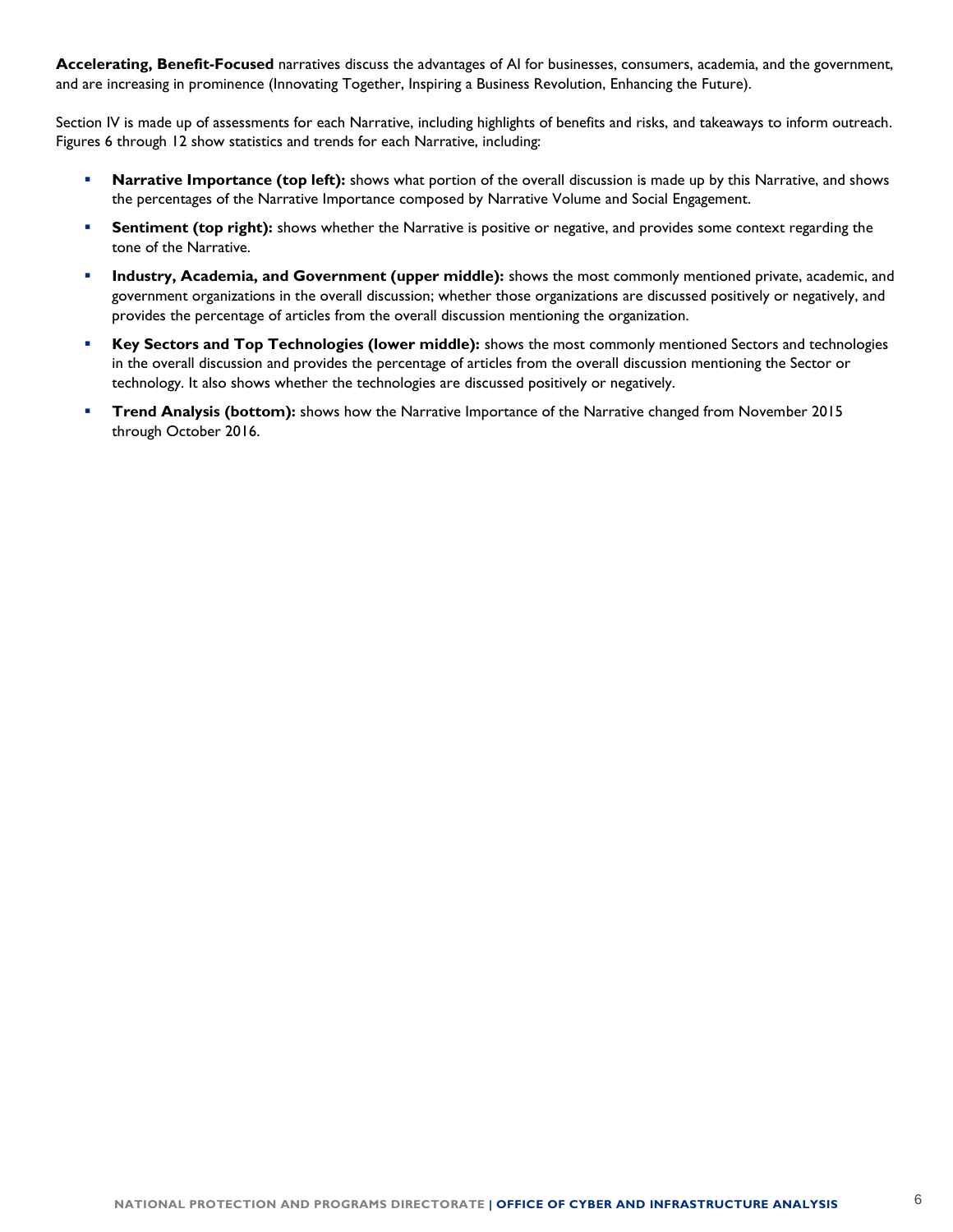### **a. Taking Our Jobs**

The mass application of AI technologies across industries will gradually weaken society, leaving society to deal with an unprecedented wave of structural unemployment.

#### Full Narrative Expression in the Voice of the Subscriber\*

Everyone talks about the end-of-humanity threat from robots, but fewer acknowledge the impending threat to jobs. Developments in automation and robotics are already replacing manufacturing and service jobs and will continue to disrupt employment as robots better mimic human judgment and decision-making. Robots will even eventually replace doctors, lawyers, and other white collar professionals. The mass application of AI technologies across industries will gradually enfeeble society, resulting in unprecedented structural unemployment. The government and companies must find ways to train people in new roles that leverage humans' emotional and moral comparative advantage. Additionally, society will need to rethink how it achieves meaning beyond a typical nine-to-five job, because automation will drastically alter the jobs needed in the future.

#### *\*These narratives do not necessarily reflect the views put forth by OCIA about AI.*



#### FIGURE 6—STATISTICS AND TRENDS FOR THE NARRATIVE "TAKING OUR JOBS"

#### KEY INSIGHTS

#### Risks, Implications, Opportunities

- **Risks:** Increasing job displacement across sectors because of automation.
- **Implications:** Mass unemployment could adversely affect tax revenue and the economy and lead to social unrest and security challenges.
- **Opportunities:** Growing attention to this issue could be used to justify greater publicprivate resiliency planning to mitigate the risk.

- **Industry:** Discussion revolves around companies' products that will replace workers; but, rather than blame specific companies, it considers the shift inevitable.
- **Academia and Government:** Researchers, including from Massachusetts Institute of Technology and the White House, are credited for starting to develop solutions for retraining employees, whereas the Department of Defense (DOD) mentions concern about automating soldiers.
- **Specific Technologies:** Emphasis exists on robots replacing factory workers, followed by machine learning replacing service sector jobs (e.g., financial analysts).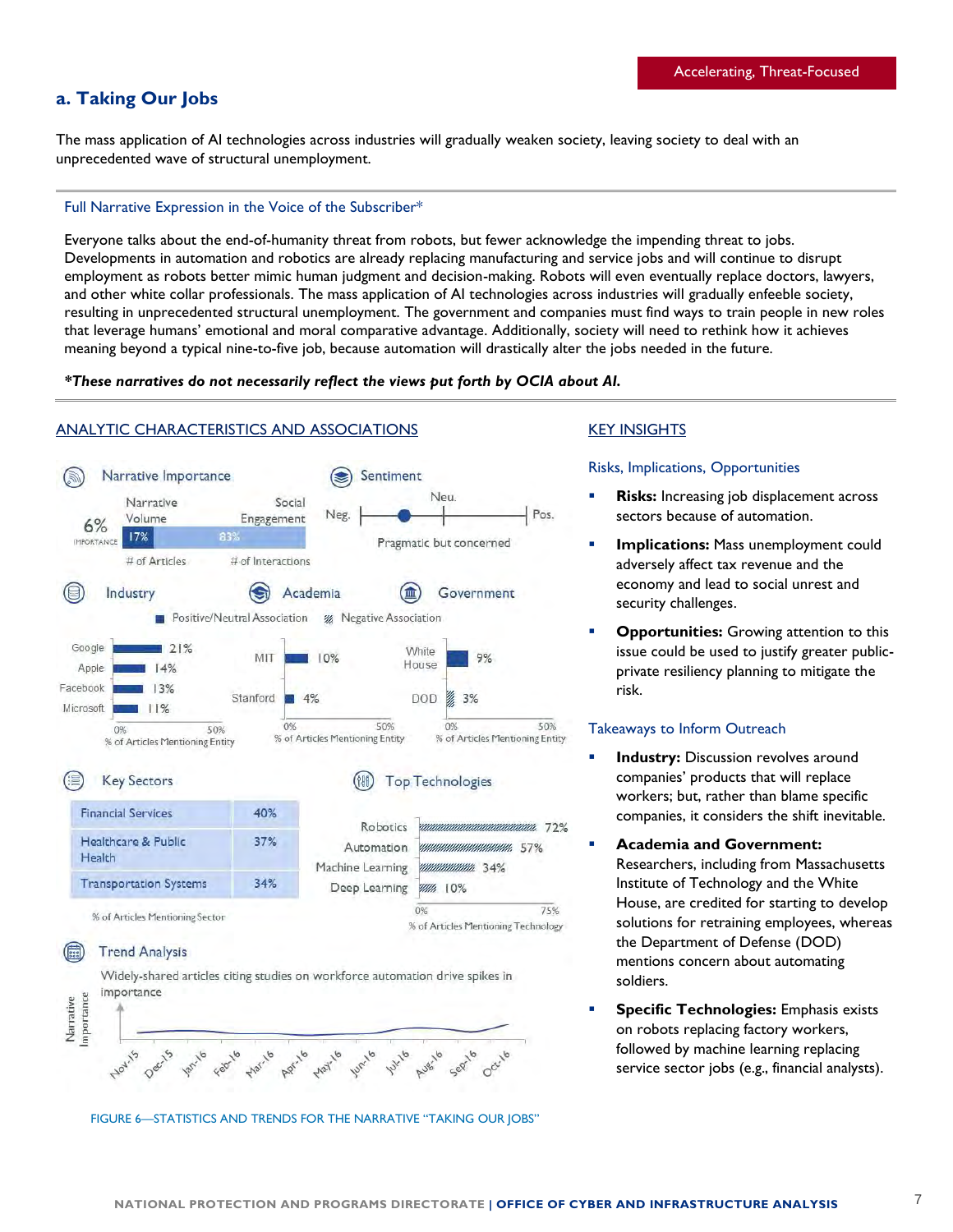### **b. Fueling the Surveillance Machine**

AI poses major threats to privacy and civil liberties. Society needs to strictly regulate AI technology that enables biometric and other data collection that compromises rights.

#### Full Narrative Expression in the Voice of the Subscriber\*

The more data private companies and governments collect, the less anonymous—and autonomous—we are. AI enables them to gather more data than ever before, seriously threatening our privacy and civil liberties. Collection and use of biometric data is already happening without our consent. The government is taking thousands of iris scans for a database while companies are using biometrics to identify high value customers or potential shop lifters. AI-assisted surveillance technology allows anyone to take a picture and run it through a program overlaying it with location-sensitive data from our mobile phones. This could feed a vast database for unauthorized government surveillance, consumer research, and criminal enterprise. We need to strictly regulate and demand consent for data collection that compromises our rights—if not illegalize it entirely. Only then will we be safe.

#### **\****These narratives do not necessarily reflect views put forth by OCIA about AI.*

#### ANALYTIC CHARACTERISTICS AND ASSOCIATIONS



FIGURE 7—STATISTICS AND TRENDS FOR THE NARRATIVE "FUELING THE SURVEILLANCE MACHINE"

#### KEY INSIGHTS

#### Risks, Implications, Opportunities

- **Risks:** Growing amount of personal data collected is vulnerable to hacking.
- **Implications:** Public backlash over government use of facial recognition could inhibit implementation of biometric security solutions.
- **Opportunities:** Rising privacy and security concerns could be used as leverage to encourage companies to build safeguards against internal and external breaches.

- **Industry and Academia:** Facial recognition software that Facebook, Google, and Apple's photo apps use fuels angst about the potential sale of that data, while Carnegie Mellon University is developing glasses to fool that software.
- **Government:** Local and national law enforcement is rebuked for its facial recognition databases that are deemed violations of privacy and racially discriminatory.
- **Specific Technologies:** Facial recognition dominates, including use for law enforcement, ATM access, and targeted marketing.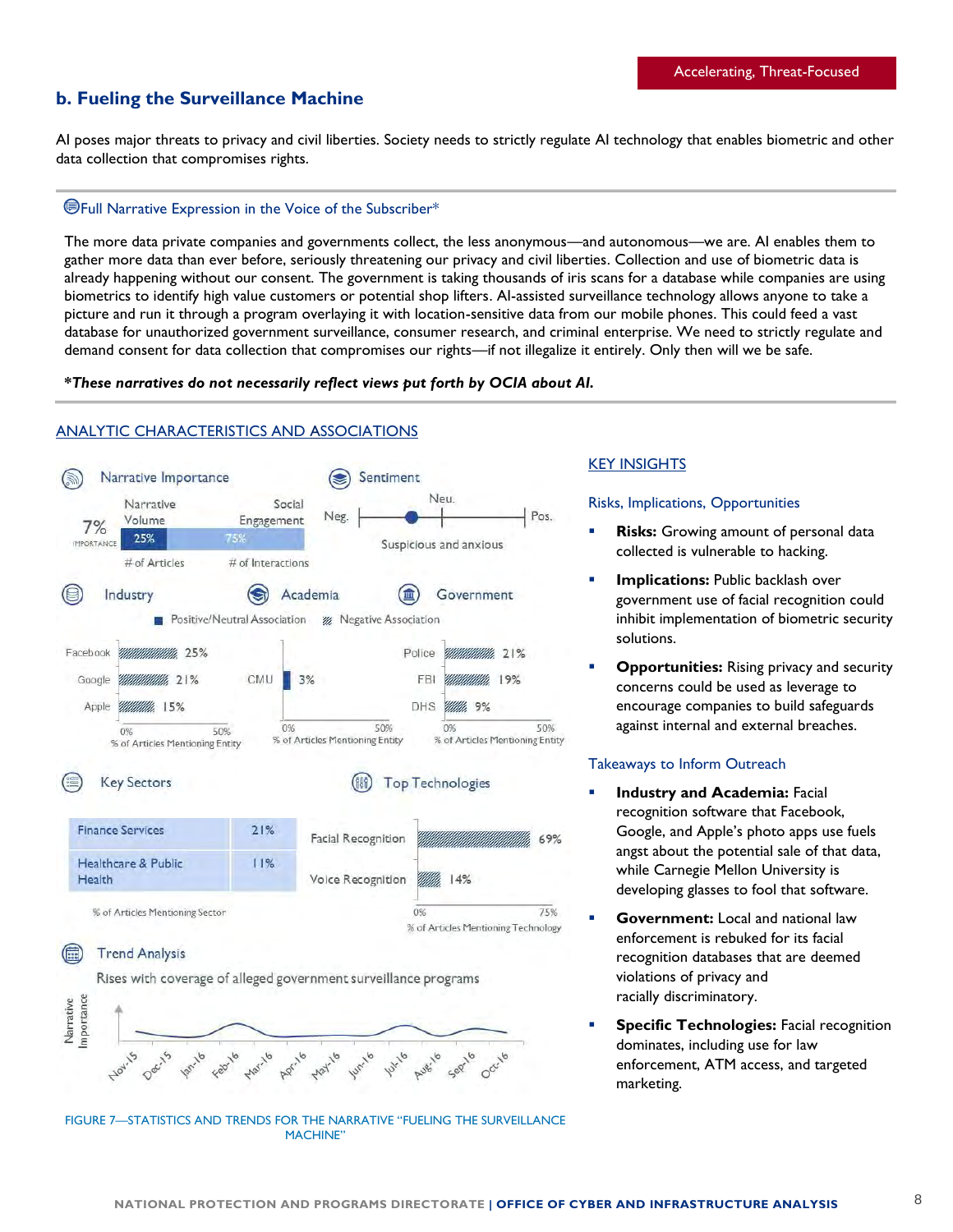### **c. Long Way to Go**

Although AI has vast potential, many problems still to be solved. Society needs to critically analyze progress and limitations and adjust expectations accordingly.

#### Full Narrative Expression in the Voice of the Subscriber\*

Projections of advances in the speed and capabilities of AI are overly optimistic. The vision of an imminent robotic ideal future discussed by the private sector, public, government, and even experts is misinformed; many problems still need to be solved. In some cases, the technology is fully developed, but the human training necessary to help the machines effectively "learn" their tasks lags. In others, AI is not as autonomous as people assume and requires significant human control and monitoring. Algorithms directing robots are designed to work under clearly defined conditions, but the real world is complex and unpredictable. AI technology has come far quickly, but we cannot oversimplify its trajectory. We must continue advancing development while also recognizing the limitations and critically analyzing the progress and realistic application of each technology.

#### *\*These narratives do not necessarily reflect views put forth by OCIA about AI.*





KEY INSIGHTS

#### Risks, Implications, Opportunities

- **Risks:** Unsafe or limited operability products might get to market, and the lack of user awareness of the limitations could cause safety or other hazards.
- **Implications:** Deployment of AI technologies that are not fully tested or monitored in CI sectors (e.g., Transportation Systems) could pose safety threats and service disruption.
- **Opportunities:** Critical role of government regulation in ensuring safe adoption of AI technology could be highlighted.

- **Industry:** Issues with Microsoft's "Tay" Twitter bot's offensive comments cast doubts about ethics in AI; Google's AI efforts are seen as nascent but high potential (e.g., driverless cars).
- **Government:** The National Highway Traffic Safety Administration associated with progress and challenges ahead in driverless car regulation, positively mentioned Google's AI for licensing as a legal driver.
- **Specific Technologies:** Criticism of machine learning's shortcomings; robotics and automation associated mostly with driverless vehicle achievements and hurdles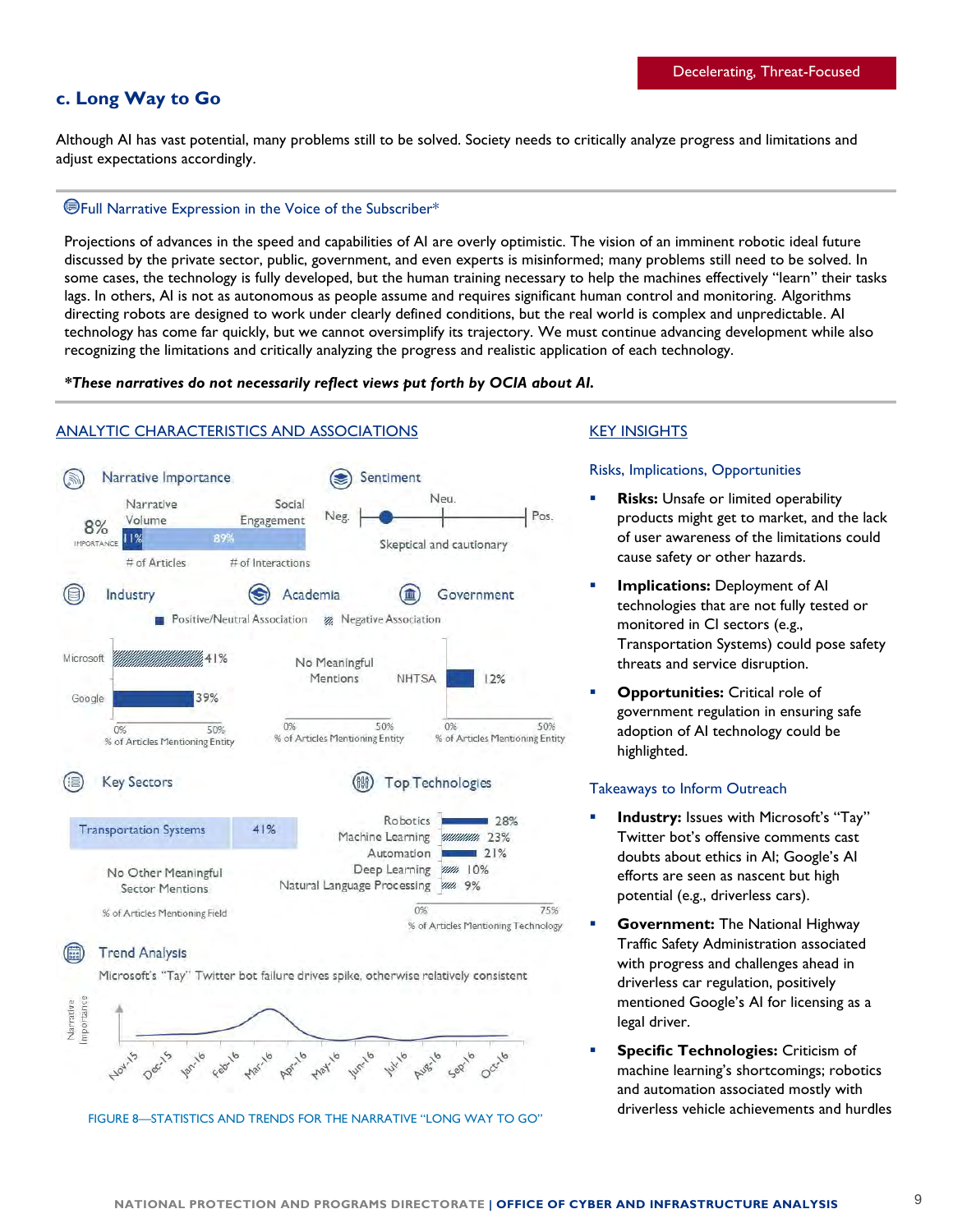### **d. Threat to Humanity**

Robots could kill mankind, and it is naive not to take the threat seriously. Companies must self-regulate to protect everyone.

#### Full Narrative Expression in the Voice of the Subscriber\*

Since the very conception of AI, people have worried it would surpass human control and intelligence. What was once an end-ofhumanity science fiction tale is now closer than ever to reality? The full power of machine learning technologies is unknown, but the hype from some companies is blinding society from the real risks. Advances in AI are propelling robots to learn human values. But what prevents them from embodying the darker side of humanity and making harmful decisions? Robots could destroy mankind, and it is naive to not take the threat seriously. Companies must regulate their AI developments to ensure they are not too powerful or susceptible to manipulation. If they don't, we must halt their work all together. Humans must maintain control over machines. Technology should help—not hurt—us.

#### *\*These narratives do not necessarily reflect views put forth by OCIA about AI.*





FIGURE 9—STATISTICS AND TRENDS FOR THE NARRATIVE "THREAT TO HUMANITY"

#### KEY INSIGHTS

#### Risks, Implications, Opportunities

- **Risks:** Autonomous machines could make harmful decisions because of lack of human and moral intelligence, and are vulnerable to manipulation.
- **Implications:** Nefarious actors could coopt AI to launch mass cyber or physical attacks on different sectors.
- **Opportunities:** AI ethical considerations could be ensured to be at the fore of decisions in private and public sectors.

- **Industry and Academia:** Referenced for collaboration to study AI ethics and safety, such as the Partnership on AI (which is made up of several major tech companies) and Elon Musk's OpenAI nonprofit (which works with university researchers).
- **Government:** DOD mentioned for concern about how it will deal with robotic warfare and arms race; White House report calls for ethically trained machines.
	- **Specific Technologies:** Safety concerns about robots (e.g., vehicles) and ethical concerns about machine learning algorithms making healthcare decisions.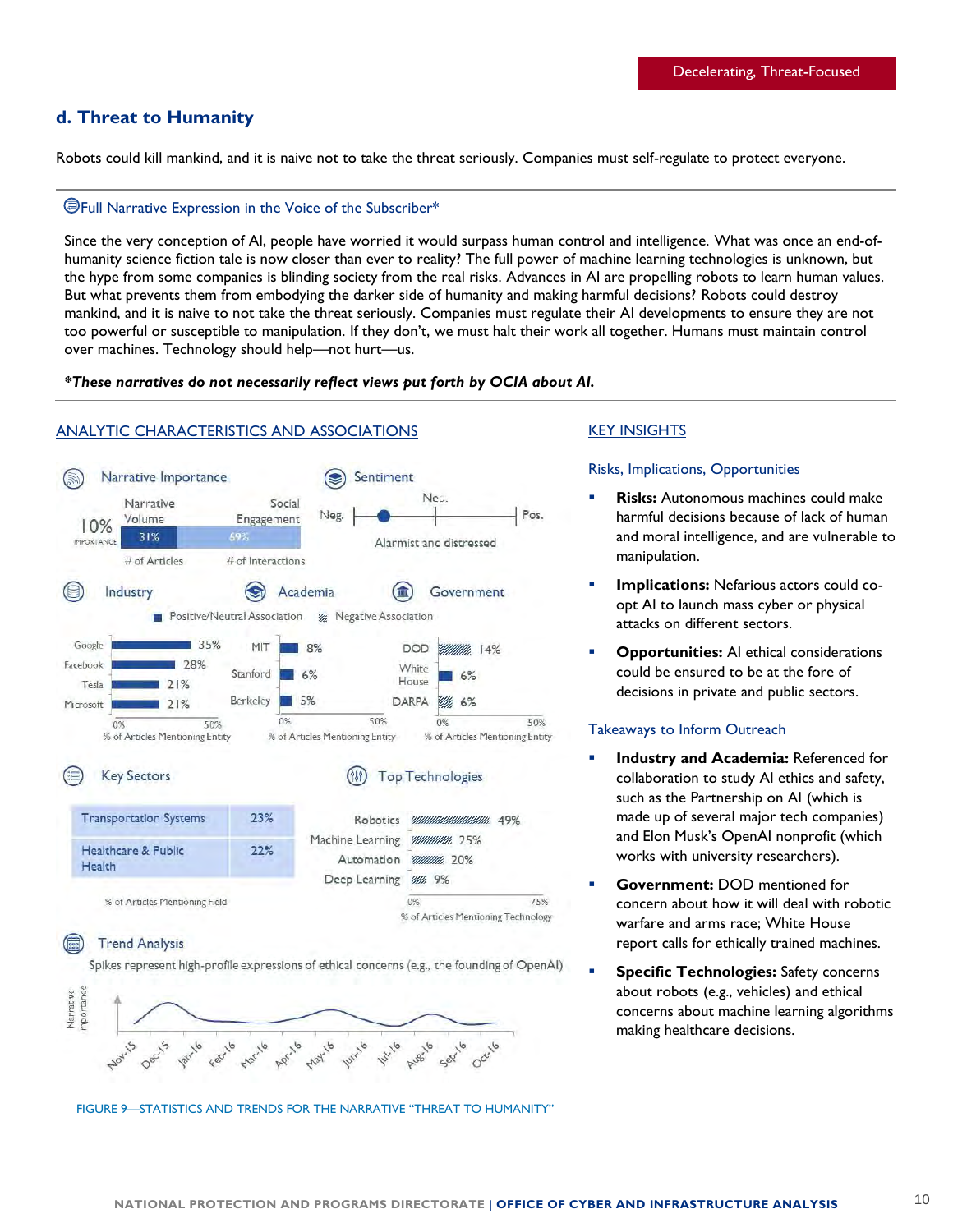### **e. Innovating Together**

We must keep pushing to develop AI to its fullest potential and further scientific discovery.

#### Full Narrative Expression in the Voice of the Subscriber\*

Relentless innovation allows us to expand the limits of what humanity can achieve. Given the unrealized potential, there are limitless opportunities to further scientific discovery by advancing AI. From raw neural networks to the latest in autonomous vehicle production, the best and brightest are working around the clock; but, no one person or company can fully develop AI on its own. By making information and new tools publicly available, tech companies are enhancing developers' and researchers' ability to expedite innovation and build new applications. It is essential to build on the progress we've made by continuing to work together to advance the field and reach the unknown promise inherent in AI.

#### *\*These narratives do not necessarily reflect views put forth by OCIA about AI.*

#### ANALYTIC CHARACTERISTICS AND ASSOCIATIONS



FIGURE 10—STATISTICS AND TRENDS FOR THE NARRATIVE "INNOVATING TOGETHER"

#### KEY INSIGHTS

#### Benefits, Risks, Implications, Opportunities

- **Benefits:** Open-source collaboration drives innovation across all fields, including government.
- **Risks:** Open-source releases might allow malicious actors to develop AI products.
- **Implications:** Adversaries could use these tools to target attacks or manipulate CI systems that also use open-source tools.
- **Opportunities:** Industry partnerships could collaborate on addressing security gaps and measures as part of innovations.

- **Industry and Academia:** Companies are recognized for collaborating on opensource releases, new AI hires, and university partnerships; Google is seen as the leader in open-source releases.
- **Government:** Minimal presence overall; Defense Advanced Research Projects Agency is noted for its efforts to discover the limits of machine learning.
- **Specific Technologies:** Focused on the next frontier of AI, such as developing artificial neural networks and bringing driverless cars to market.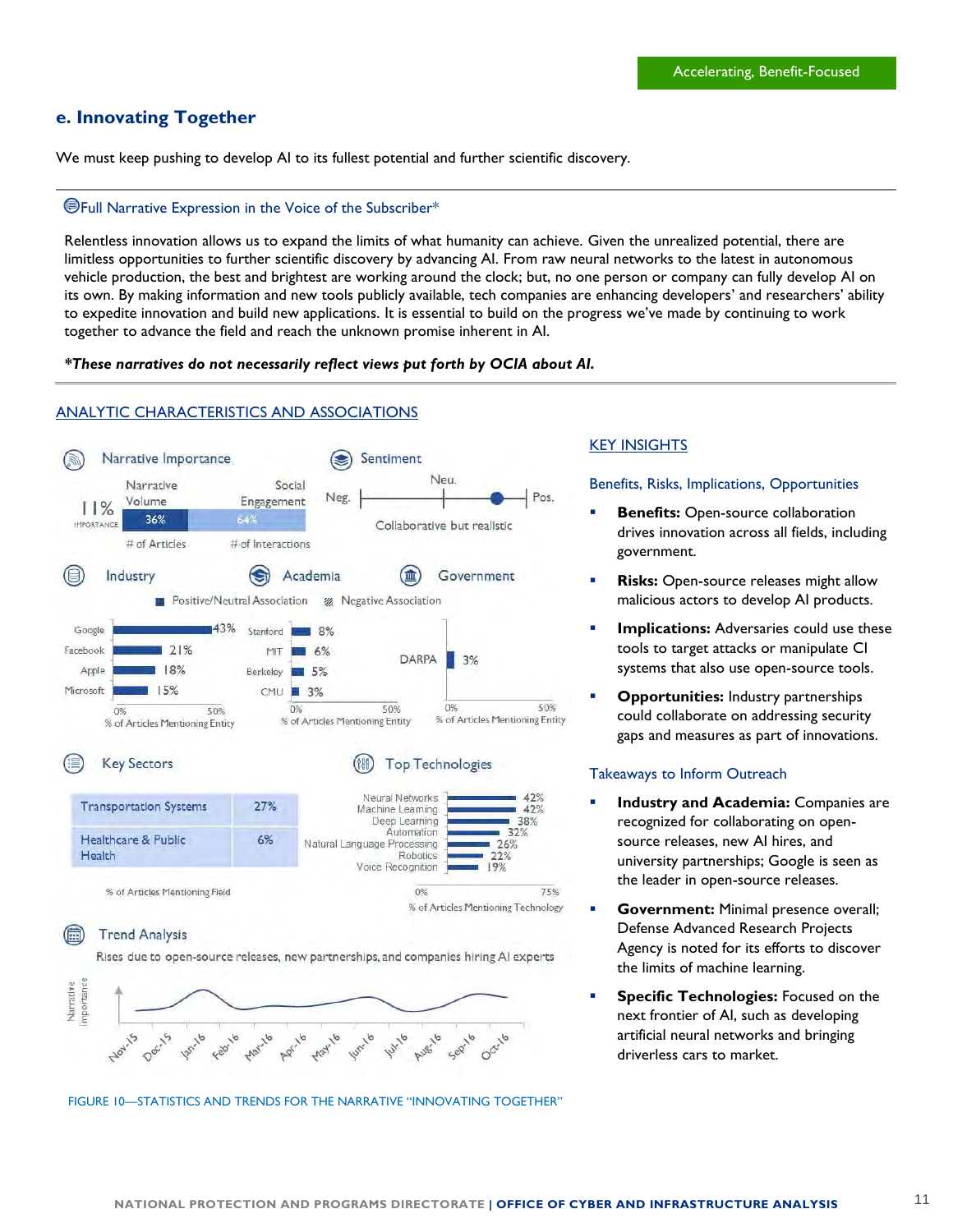### **f. Inspiring a Business Revolution**

In today's digital revolution, all businesses and employees must integrate AI and transform their operations or risk survival. AI isn't a choice, it's a necessity.

#### Full Narrative Expression in the Voice of the Subscriber\*

Businesses used to be able to opt out of technology developments, but with today's digital revolution, all business owners and employees will have to adopt AI or risk their survival. AI advancements have powerful benefits for business operations, such as automating workflows and enabling access to greater information. The unprecedented capacity to process big data allows companies to effectively translate information into better business intelligence and decisions. As a result, the private sector will be at the forefront of integrating machine and deep learning into every aspect of operations—transforming how companies make decisions, increase productivity, and create value. Whether a tech company in Silicon Valley or a family-run factory in Ohio, every business will have to embrace AI and rethink its operations, roles, and objectives to prepare for the future. AI is not a choice; it is a necessity.

#### *\*These narratives do not necessarily reflect views put forth by OCIA about AI.*



FIGURE 11— STATISTICS AND TRENDS FOR THE NARRATIVE "INSPIRING A BUSINESS REVOLUTION"

#### KEY INSIGHTS

#### Benefits, Risks, Implications, **Opportunities**

- **Benefits:** An AI-fueled fourth industrial revolution is expected to create efficiencies and drive economic growth.
- **Risks:** Automated business processes and less human oversight might lead to service interruptions if technologies fail.
- **Implications:** Reliance on AI and connectivity could lead to cyber attacks that disrupt deliveries of goods and services and have a ripple effect on the economy.
- **Opportunities:** Best practices on safe AI adoption and integration could be formulated.

- **Industry and Academia:** Tech companies are mentioned for their AI products, but the primary focus is on small and medium businesses' adopting the technology.
- **Government:** Few mentions overall; some of DHS as a customer for facial recognition software contracts.
- **Specific Technologies:** Machine learning and automation are seen as increasing efficiency and profits without sacrificing quality across all sectors.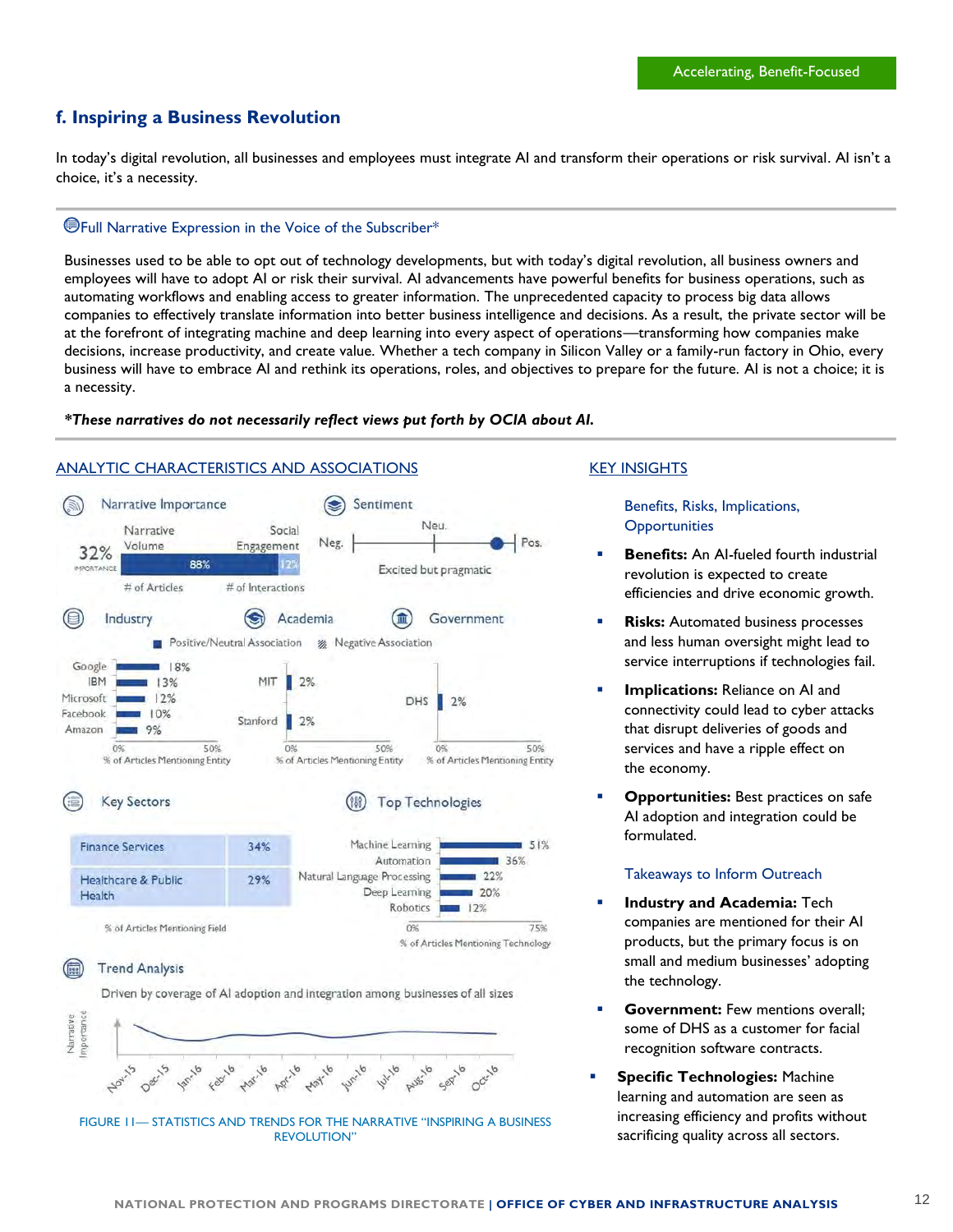### **g. Enhancing the Future**

AI is changing every aspect of our society for the better. We must commit to reimagining the possible and champion a future of working side-by-side with machines and robots.

#### Full Narrative Expression in the Voice of the Subscriber\*

Technology is changing the way we live, work, and interact. Computers are becoming more human-like, from bots that learn human speech patterns, to self-driving cars, to robots that "think" better than a child, to face and voice recognition that understands emotions more accurately than we do. We're at the beginning of a new era in which humans and technology will coevolve, with AI enhancing human capabilities and human creativity powering AI. AI technologies will change and improve every aspect of our lives. Doctors will diagnose cancer more reliably, educators will more effectively teach our children, and companies will change how people find and buy products. We must commit to reimagining the possible and champion a future of working side-by-side with machines and robots.

#### *\*These narratives do not necessarily reflect views put forth by OCIA about AI.*

#### ANALYTIC CHARACTERISTICS AND ASSOCIATIONS



FIGURE 12—STATISTICS AND TRENDS FOR THE NARRATIVE "ENHANCING THE FUTURE"

#### KEY INSIGHTS

#### Benefits, Risks, Implications, Opportunities

- **Benefits:** Improvement of services and efficiency across Sectors (e.g., Healthcare and Public Health and Transportation Systems).
- **Risks:** Competition could lead companies to prioritize getting products to market over building in robust security.
- **Implications:** Insecure software could infiltrate CI sectors before threats are assessed.
- **Opportunities:** Autonomous vehicle regulations could be used as examples for other AI products.

- **Industry and Academia:** Companies' specific AI developments mentioned, with Google seen as the leader; academia contributes through research partnerships.
- **Government:** Few mentions of DOD partnerships with companies; the DHS and National Aeronautics and Space Administration partnership for the AUDREY program for first responders.
- **Specific Technologies:** Diverse technologies—with machine learning dominating—noted for their effect on efficiency and ease of access to medical care, financial services, and transportation.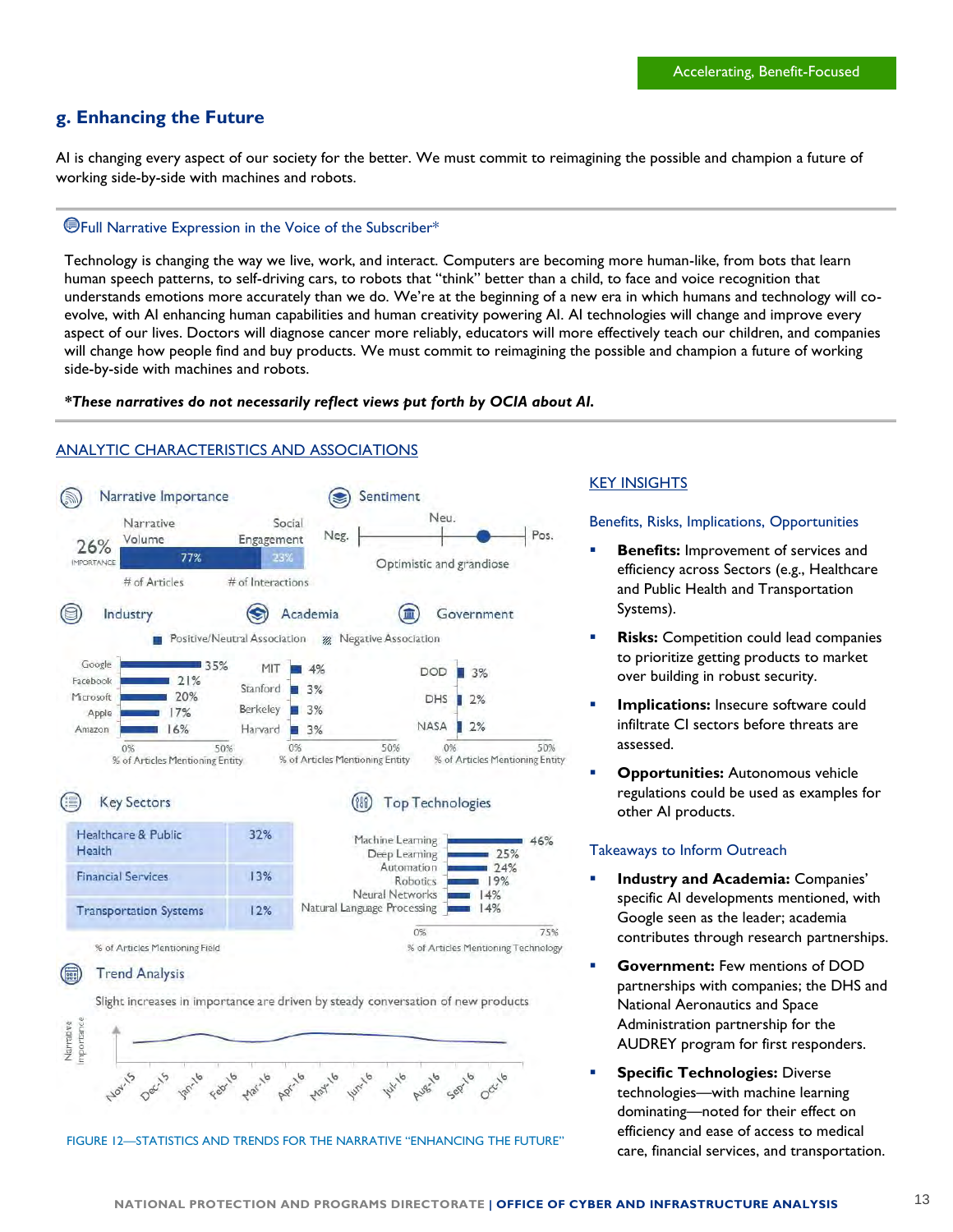# APPENDIX A: KEY TERMS AND ABBREVIATIONS

# **Technologies Discussed in the Artificial Intelligence Dataset**

The following list of technologies encompasses the most prominent technology types in the Artificial Intelligence Narrative Landscape dataset. It is not intended to be exhaustive. Many of these technologies overlap and leverage techniques from one another, thus the categorization is for organizational purposes only and is not mutually exclusive.

- **Artificial Intelligence:** Computer systems and machines capable of intelligent reasoning, decision making, and problem solving.<sup>5</sup>
- **Artificial Neural Networks:** Learning models based on the activity present in the brains of animals; these models are used for tasks that traditional algorithms are incapable of completing.<sup>6</sup>
- **Automation:** A category of any AI technology that does not require consistent input from a human to operate.<sup>7</sup>
- **Deep Learning:** A subcategory of machine learning that employs algorithms to analyze and model complex relationships among different datasets.<sup>8</sup>
- **Facial Recognition:** A type of technology that analyzes images of an individual's facial structure to identify that individual.<sup>9</sup>
- **Machine Learning:** A field focused on enabling machines to learn how to act and to adjust behavior on their own based on patterns of data, rather than relying on humans to program them.<sup>10</sup> Machine learning encompasses several other types of technology, such as but not limited to deep learning, reinforcement learning, supervised learning, computational learning, feature extraction, anomaly detection, and outlier detection.
- **Natural Language Processing:** A field focused on enabling machines to understand and derive meaning from natural human languages, primarily through text or speech recognition.<sup>11</sup>
- **Robotics:** An autonomous system that can complete tasks in the physical world by making sense of its environment and then fulfilling its programmed tasks.<sup>12</sup>
- **Voice Recognition:** A technology that converts vocal speech into computer text.<sup>13</sup>

### **Entity Abbreviations**

| <b>MIT</b> | Massachusetts Institute of Technology              |  |  |  |
|------------|----------------------------------------------------|--|--|--|
|            | <b>Berkeley</b> University of California, Berkeley |  |  |  |
| <b>DHS</b> | Department of Homeland Security                    |  |  |  |

- **DOD** Department of Defense
- **FBI** Federal Bureau of Investigation

<sup>5</sup> Forrest, C. (2015). "Mini-glossary: AI terms you should know." *Tech Republic.* http://www.techrepublic.com/article/mini-glossary-ai-terms-you-should-know/. Accessed February 1, 2017.

<sup>6</sup> Ibid.

<sup>7</sup> Ibid.

<sup>&</sup>lt;sup>8</sup> Ibid.

<sup>9</sup> PC Mag (2017). "Definition of: Face Recognition." http://www.pcmag.com/encyclopedia/term/42969/face-recognition. Accessed February 1, 2017.

<sup>10</sup> Forrest, C. (2015). "Mini-glossary: AI terms you should know." *Tech Republic.* http://www.techrepublic.com/article/mini-glossary-ai-terms-you-should-know/. Accessed February 1, 2017.

<sup>11</sup> Ibid.

<sup>&</sup>lt;sup>12</sup> Mataric, M. (2007). "The Robotics Primer." The MIT Press. Cambridge MA: MIT Press, 2007: p 2.

<sup>&</sup>lt;sup>13</sup> PC Mag (2017). "Definition of: Voice Recognition." http://www.pcmag.com/encyclopedia/term/54077/voice-recognition. Accessed February 1, 2017.